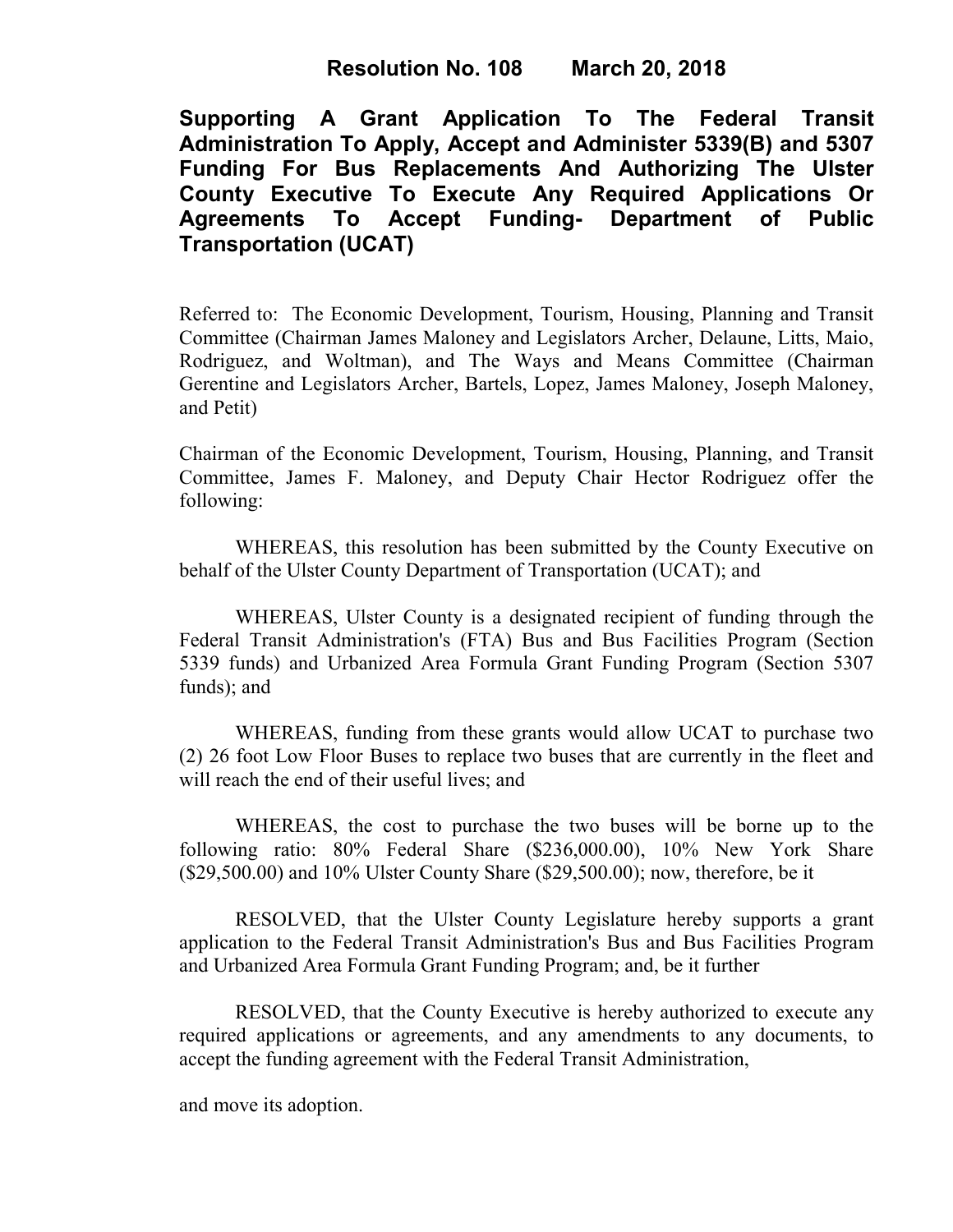## **- Page 2 -**

## **Resolution No. 108 March 20, 2018**

**Supporting A Grant Application To The Federal Transit Administration To Apply, Accept and Administer 5339(B) and 5307 Funding For Bus Replacements And Authorizing The Ulster County Executive To Execute Any Required Applications Or Agreements To Accept Funding- Department of Public Transportation (UCAT)**

#### ADOPTED BY THE FOLLOWING VOTE:

AYES: 22 NOES: 0 (Absent: Legislator Fabiano)

Passed Committee: Economic Development, Tourism, Housing, Planning, and Transit on March 6, 2018

Passed Committee: Ways and Means on March 13, 2018

FINANCIAL IMPACT: \$295,000.00 – ANTICIPATED 2018 COUNTY CAPITAL FUND APPROPRIATIONS

\$295,000.00 – ANTICIPATED 2018 COUNTY SERIAL BONDS (\$236,000.00 ANTICIPATED FEDERAL AID REIMBURSEMENT, \$29,500.00 ANTICIPATED 2018 STATE AID REIMBURSEMENT, \$29,500.00 ANTICIPATED COUNTY CAPITAL COST)